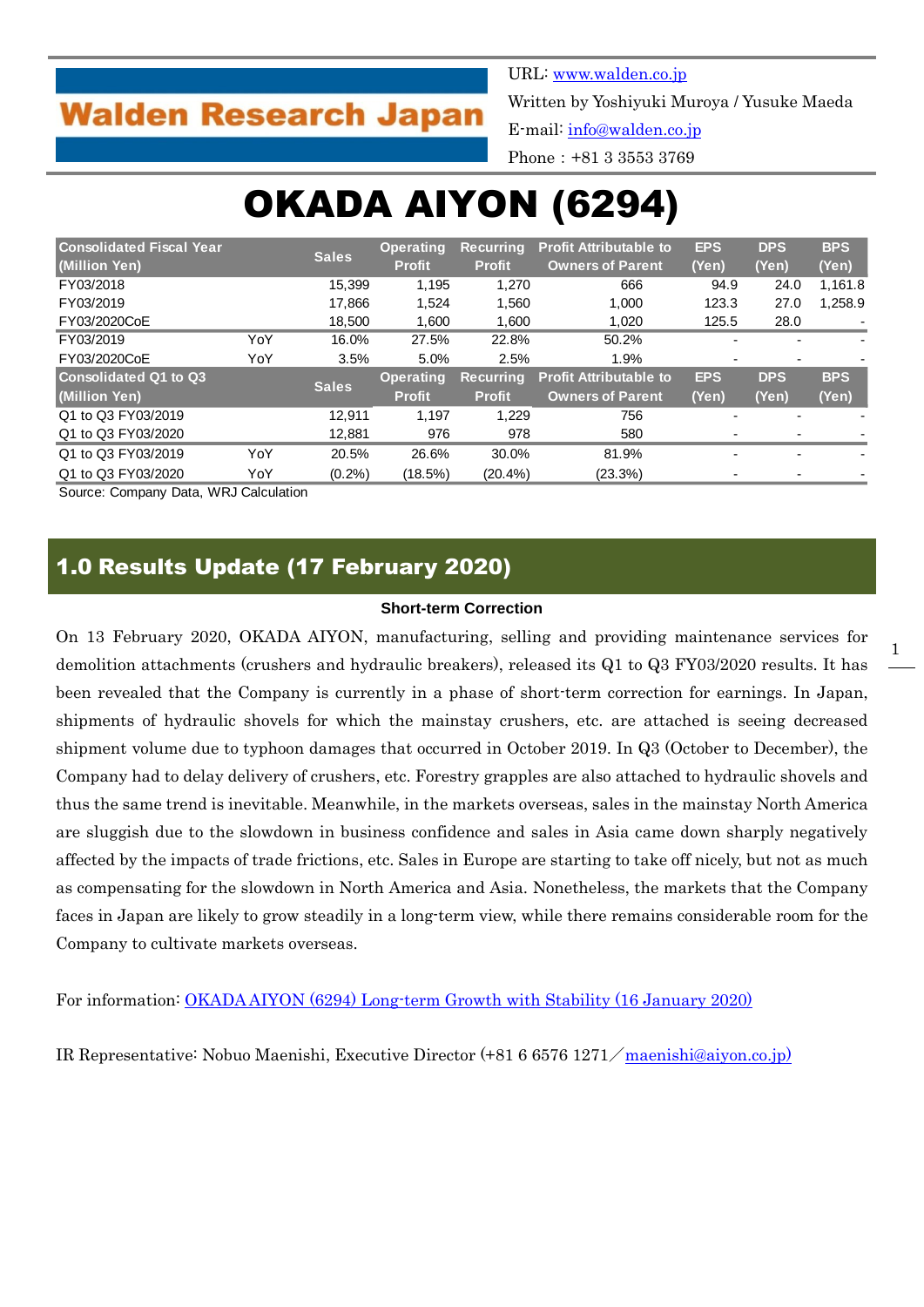# 2.0 Company Profile

|                          | Manufacturing, Selling and Providing Maintenance Services for Demolition Attachments |
|--------------------------|--------------------------------------------------------------------------------------|
| <b>Company Name</b>      | OKADA AIYON CORPORATION                                                              |
|                          | <b>Company Website</b><br><b>OKADA AIYON CORPORATION</b>                             |
|                          | IR Information                                                                       |
|                          | <b>Share Price (Japanese)</b>                                                        |
| Established              | 1 September 1960                                                                     |
| Listing                  | 18 March 2016: Tokyo Stock Exchange 1st section (ticker: 6294)                       |
|                          | 16 July 2013: Tokyo Stock Exchange 2nd section                                       |
|                          | 11 August 1992: Osaka Stock Exchange 2nd section                                     |
| Capital                  | $\textcolor{blue}{42.221}$ m (as of the end of December 2019)                        |
| No. of Shares            | 8,378,700 shares, including 340,315 treasury shares (as of the end of Dec. 2019)     |
| <b>Main Features</b>     | Heavily involved with demolition attachments, requiring consistent<br>$\bullet$      |
|                          | maintenance services                                                                 |
|                          | Strengths on sales and maintenance services, while the manufacture being<br>0        |
|                          | mainly of assembling procured components                                             |
|                          | Fully consolidated former Nansei group as subsidiaries since Q3 FY03/2018            |
| <b>Business Segments</b> | I. JAPAN                                                                             |
|                          | <b>II. OVERSEAS</b>                                                                  |
|                          | <b>III. NANSEI</b>                                                                   |
| <b>Top Management</b>    | President and Representative Director: Yuji Okada                                    |
|                          | Chairperson and Representative Director: Toshiyuki Kanda                             |
| <b>Shareholders</b>      | Master Trust Bank of Japan, T. 7.2%, Japan Trustee Services, T. 4.8%, Katsuhiko      |
|                          | Okada 4.4%, Shinichiro Okada 4.1% (as of the end of September 2019)                  |
| Headquarters             | Minato-ku, Osaka, JAPAN                                                              |
| No. of Employees         | Consolidated: 434, Parent: 195 (as of the end of September 2019)                     |

Source: Company Data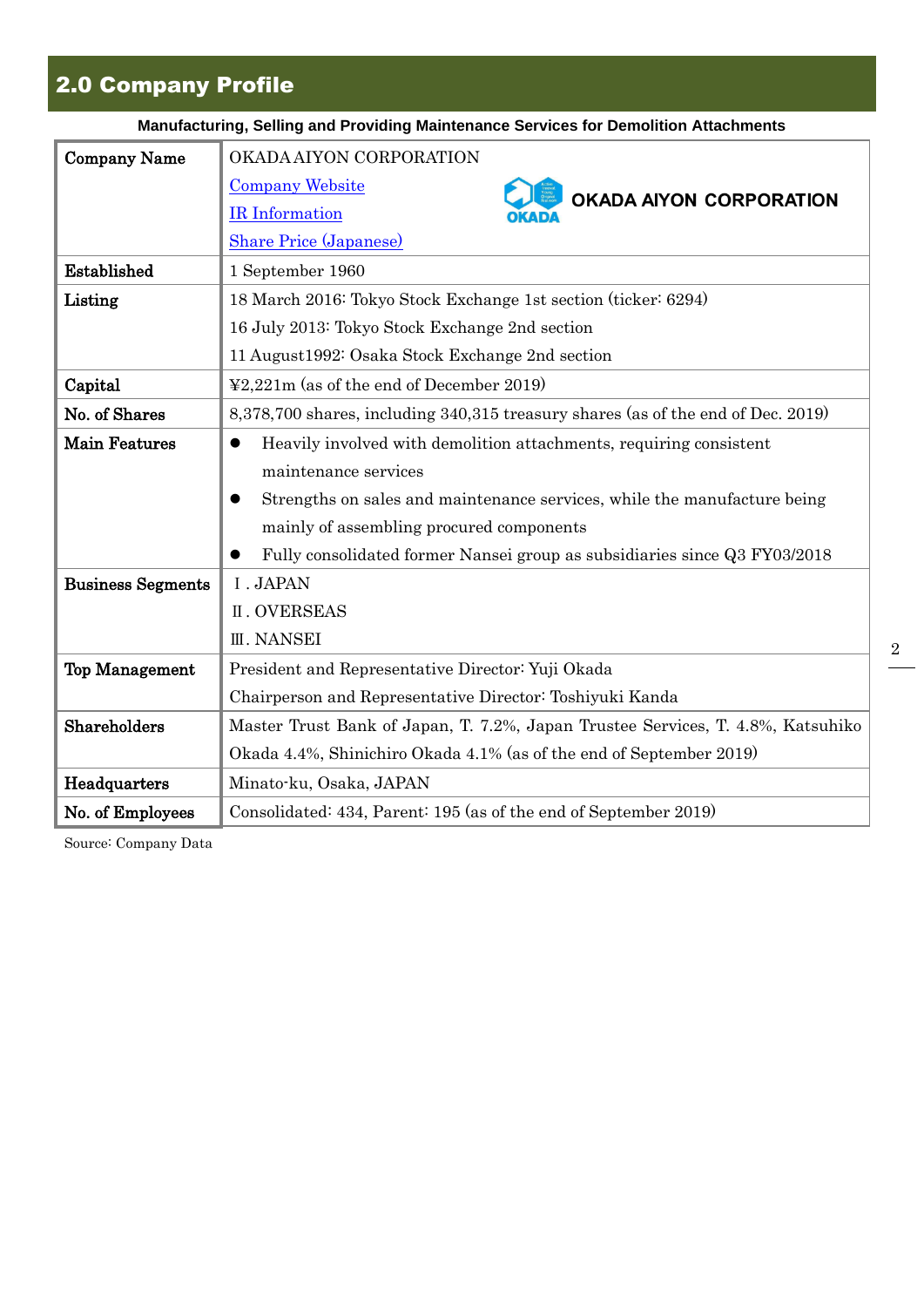### 3.0 Recent Trading and Prospects

#### **Q1 to Q3 FY03/2020 Results**

In Q1 to Q3 FY03/2020, sales came in at ¥12,881m (down 0.2% YoY), operating profit ¥976m (down 18.5%), recurring profit ¥976m (down 20.4%) and profit attributable to owners of parent ¥580m (down 23.3%), while operating profit margin 7.6% (down 1.7% points). At the same time, the Company saw progress rate of 69.6% in sales against full-year Company forecasts and 61.0% in operating profit, implying a tendency that it suffers from some shortfall of sales and earnings in Q3, when compared with assumptions of full-year Company forecasts.



3

Source: Company Data, WRJ Calculation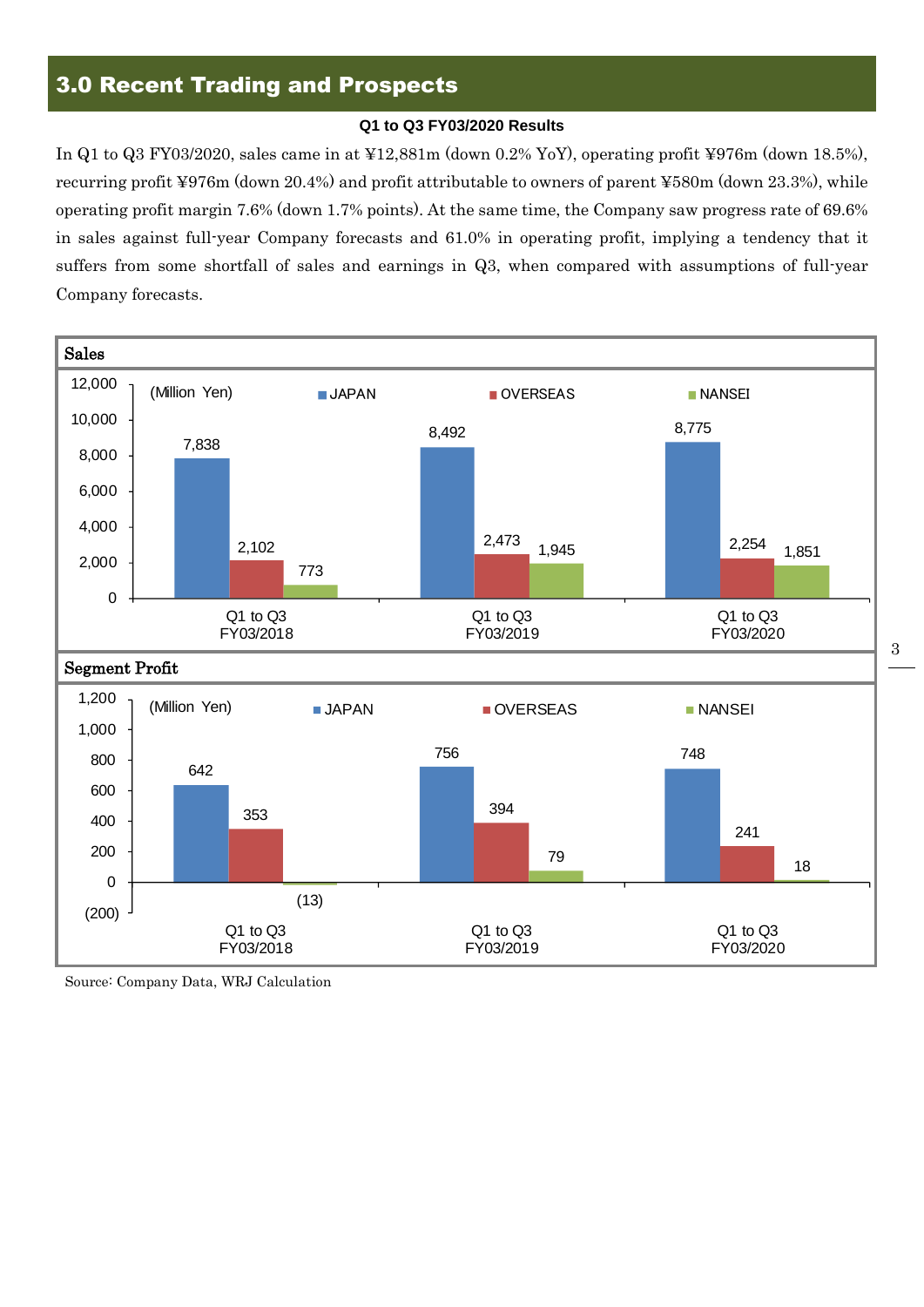In the segment of JAPAN, where more than half of sales are of demolition attachments (crushers and hydraulic breakers), sales came in at ¥8,775m (up 3.3%), segment profit ¥748m (down 1.0%) and segment profit margin 8.5% (down 0.4% points). With respect to the mainstay crushers, orders are trending steadily on the back of robust demand for redevelopment and reconstruction, but the impact of delays in delivery is large, having resulted in sales of ¥4,415m (down 3.5%). Meanwhile, sales of hydraulic breakers increased. Furthermore, in addition to steady progress in the delivery of environmental machinery such as large-scale timber crushers, sales related to maintenance services such as raw materials and repairs have been firm. Elsewhere, although the size of sales is small, it appears that sales of grapples and/or couplers are also trending steadily. As a result, sales in this business segment as a whole increased over the same period of the previous year, while earnings have remained almost unchanged.

In the segment of OVERSEAS, where the Company sells demolition attachments (crushers and hydraulic breakers) in the markets overseas, sales came in at ¥2,254m (down 8.8%), segment profit ¥241m (down 38.9%) and segment profit margin 10.7% (down 5.3% points). According to the Company, business confidence in North America is gradually recovering in the latest trends and there is a growing likelihood that sales will recover in Q4. In Europe, on the other hand, the Company is steadily cultivating the market, while having made its Rotterdam (Netherlands) representative office into a local subsidiary (January 2020) as planned and has begun to hold inventories locally. Now, given this the Company is able to respond to orders from customers more quickly than before, leading to further expansion of sales in FY03/2021 as far as we could see.

In the segment of NANSEI, where the Company sells forestry grapples, winches, etc., in Japan, sales came in at ¥1,851m (down 4.9%), segment profit ¥18m (down 77.1%) and segment profit margin 1.0% (down 3.1% points). While sales are sluggish, the Company is improving the treatment of employees at manufacturing sites as originally planned, resulting in increases of personnel costs.

4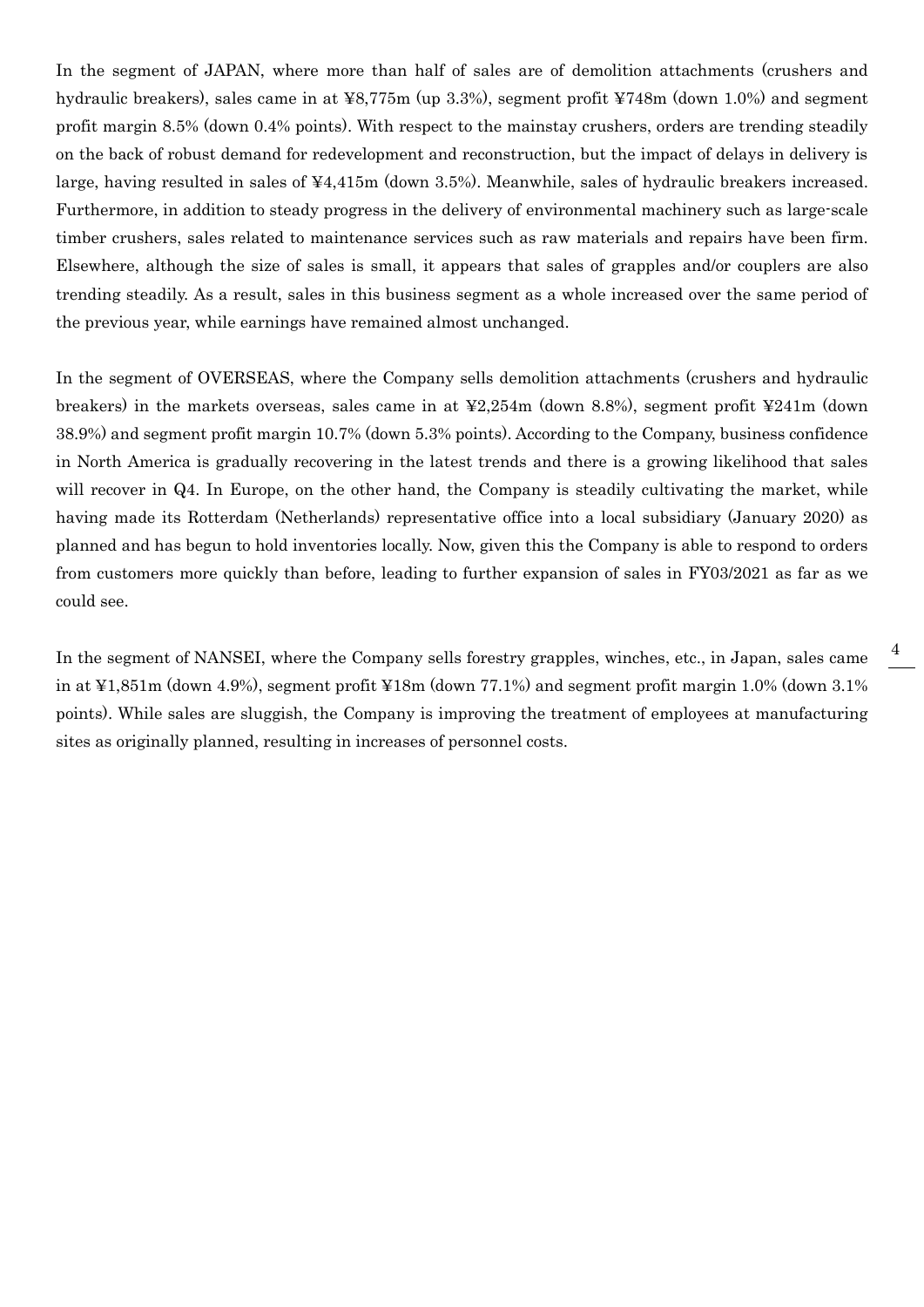#### **FY03/2020 Company Forecasts**

FY03/2020 Company forecasts (released on 12 November 2019) have remained unchanged, going for prospective sales of ¥18,500m (up 3.5%), operating profit of ¥1,600m (up 5.0%), recurring profit of ¥1,600m (up 2.5%) and profit attributable to owners of parent of ¥1,020m (up 1.9%), while operating profit margin of 8.6% (up 0.1% point). Company forecasts have also remained unchanged for prospective annual dividend, going for ¥28.00 per share, implying payout ratio of 22.3%.



Source: Company Data, WRJ Calculation

5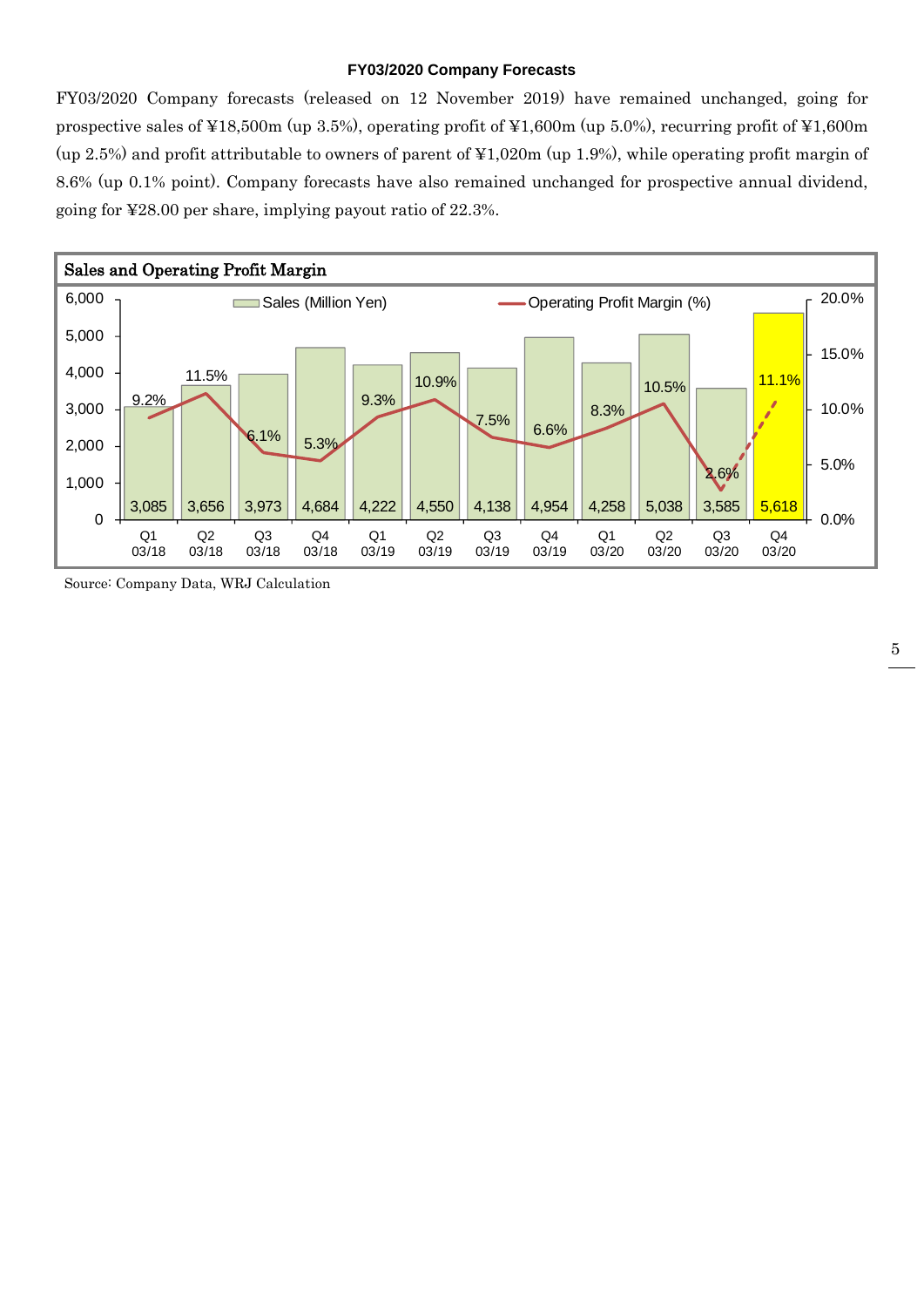## 4.0 Financial Statements

| Income Statement (Cumulative / Quarterly)      |                 |                 |                 |                 |                 |                 |                 |                 |           |  |
|------------------------------------------------|-----------------|-----------------|-----------------|-----------------|-----------------|-----------------|-----------------|-----------------|-----------|--|
| <b>Income Statement</b>                        | <b>Cons.Act</b> | <b>Cons.Act</b> | <b>Cons.Act</b> | <b>Cons.Act</b> | <b>Cons.Act</b> | <b>Cons.Act</b> | <b>Cons.Act</b> | <b>Cons.Act</b> |           |  |
|                                                | Q <sub>1</sub>  | $Q1$ to $Q2$    | $Q1$ to $Q3$    | Q1 to Q4        | Q <sub>1</sub>  | Q1 to Q2        | Q1 to Q3        | Q1 to Q4        | YoY       |  |
| (Million Yen)                                  | 03/2019         | 03/2019         | 03/2019         | 03/2019         | 03/2020         | 03/2020         | 03/2020         | 03/2020         | Net Chg.  |  |
| <b>Sales</b>                                   | 4,222           | 8,773           | 12,911          | 17,866          | 4,258           | 9,296           | 12,881          |                 | (29)      |  |
| Cost of Sales                                  | 2,964           | 6,126           | 9,029           | 12,607          | 2,961           | 6,528           | 9,110           |                 | $+81$     |  |
| <b>Gross Profit</b>                            | 1,258           | 2,646           | 3,882           | 5,259           | 1,296           | 2,768           | 3,771           |                 | (111)     |  |
| SG&A Expenses                                  | 865             | 1,757           | 2,684           | 3,735           | 943             | 1,886           | 2,794           |                 | $+110$    |  |
| <b>Operating Profit</b>                        | 392             | 888             | 1,197           | 1,524           | 353             | 881             | 976             |                 | (221)     |  |
| Non Operating Balance                          | $\overline{7}$  | 29              | 32              | 35              | 10              | 10              | $\overline{2}$  |                 | (29)      |  |
| <b>Recurring Profit</b>                        | 399             | 917             | 1,229           | 1,560           | 363             | 892             | 978             |                 | (251)     |  |
| <b>Extraordinary Balance</b>                   | 0               | 0               | (12)            | (39)            | 0               | 0               | 0               |                 | $+12$     |  |
| Profit before Income Taxes                     | 399             | 917             | 1,216           | 1,521           | 363             | 892             | 978             |                 | (238)     |  |
| Total Income Taxes                             | 135             | 344             | 460             | 520             | 126             | 337             | 398             |                 | (61)      |  |
| <b>Profit Attributable to Owners of Parent</b> | 264             | 573             | 756             | 1,000           | 237             | 554             | 580             |                 | (176)     |  |
| Sales YoY                                      | $+36.9%$        | $+30.1%$        | $+20.5%$        | $+16.0%$        | $+0.9%$         | $+6.0%$         | (0.2%)          |                 |           |  |
| <b>Operating Profit YoY</b>                    | $+37.6%$        | $+26.0%$        | $+26.6%$        | $+27.5%$        | $(10.0\%)$      | $(0.8\%)$       | (18.5%)         |                 |           |  |
| <b>Recurring Profit YoY</b>                    | $+37.4%$        | $+29.2%$        | $+30.0%$        | $+22.8%$        | $(8.9\%)$       | (2.8%)          | $(20.4\%)$      |                 |           |  |
| Profit Attributable to Owners of Parent YoY    | $+46.4%$        | +39.6%          | $+81.9%$        | $+50.2%$        | $(10.2\%)$      | (3.3%)          | (23.3%)         |                 |           |  |
| Gross Profit Margin                            | 29.8%           | 30.2%           | 30.1%           | 29.4%           | 30.4%           | 29.8%           | 29.3%           |                 | $(0.8\%)$ |  |
| Sales to SG&A Expenses Ratio                   | 20.5%           | 20.0%           | 20.8%           | 20.9%           | 22.2%           | 20.3%           | 21.7%           |                 | $+0.9%$   |  |
| <b>Operating Profit Margin</b>                 | 9.3%            | 10.1%           | 9.3%            | 8.5%            | 8.3%            | 9.5%            | 7.6%            |                 | (1.7%)    |  |
| Recurring Profit Margin                        | 9.5%            | 10.5%           | 9.5%            | 8.7%            | 8.5%            | 9.6%            | 7.6%            |                 | (1.9%)    |  |
| Profit Attributable to Owners of Parent Margin | 6.3%            | 6.5%            | 5.9%            | 5.6%            | 5.6%            | 6.0%            | 4.5%            |                 | $(1.4\%)$ |  |
| Total Income Taxes∕ Profit before Income Taxes | 33.8%           | 37.5%           | 37.8%           | 34.2%           | 34.8%           | 37.8%           | 40.7%           |                 | $+2.9%$   |  |
| <b>Income Statement</b>                        | <b>Cons.Act</b> | <b>Cons.Act</b> | <b>Cons.Act</b> | <b>Cons.Act</b> | <b>Cons.Act</b> | <b>Cons.Act</b> | <b>Cons.Act</b> | <b>Cons.Act</b> |           |  |
|                                                | Q <sub>1</sub>  | Q2              | Q <sub>3</sub>  | Q4              | Q <sub>1</sub>  | Q <sub>2</sub>  | Q3              | Q <sub>4</sub>  | YoY       |  |
| (Million Yen)                                  | 03/2019         | 03/2019         | 03/2019         | 03/2019         | 03/2020         | 03/2020         | 03/2020         | 03/2020         | Net Chg.  |  |
| <b>Sales</b>                                   | 4,222           | 4,550           | 4,138           | 4,954           | 4,258           | 5,038           | 3,585           |                 | (553)     |  |
| Cost of Sales                                  | 2,964           | 3,162           | 2,902           | 3,577           | 2,961           | 3,566           | 2,581           |                 | (320)     |  |
| <b>Gross Profit</b>                            | 1,258           | 1,388           | 1,235           | 1,376           | 1,296           | 1,471           | 1,003           |                 | (232)     |  |
| <b>SG&amp;A Expenses</b>                       | 865             | 891             | 926             | 1,050           | 943             | 942             | 908             |                 | (18)      |  |
| <b>Operating Profit</b>                        | 392             | 496             | 308             | 326             | 353             | 528             | 94              |                 | (214)     |  |
| Non Operating Balance                          | 7               | 21              | 3               | 3               | 10              | (0)             | (8)             |                 | (11)      |  |
| <b>Recurring Profit</b>                        | 399             | 518             | 311             | 330             | 363             | 528             | 86              |                 | (225)     |  |
| <b>Extraordinary Balance</b>                   | 0               | 0               | (12)            | (26)            | 0               | $\mathbf 0$     | 0               |                 | $+12$     |  |
| Profit before Income Taxes                     | 399             | 518             | 299             | 304             | 363             | 528             | 86              |                 | (212)     |  |
| <b>Total Income Taxes</b>                      | 135             | 209             | 115             | 60              | 126             | 210             | 60              |                 | (54)      |  |
| <b>Profit Attributable to Owners of Parent</b> | 264             | 309             | 183             | 244             | 237             | 317             | 25              |                 | (157)     |  |
| Sales YoY                                      | $+36.9%$        | $+24.5%$        | $+4.2%$         | $+5.8%$         | $+0.9%$         | $+10.7%$        | $(13.4\%)$      |                 |           |  |
| <b>Operating Profit YoY</b>                    | $+37.6%$        | $+18.1%$        | $+28.4%$        | $+31.2%$        | $(10.0\%)$      | $+6.5%$         | (69.3%)         |                 |           |  |
| Recurring Profit YoY                           | $+37.4%$        | $+23.5%$        | $+32.2%$        | $+1.8%$         | $(8.9\%)$       | $+2.0%$         | (72.3%)         |                 |           |  |
| Profit Attributable to Owners of Parent YoY    | $+46.4%$        | $+34.3%$        |                 | (2.5%)          | $(10.2\%)$      | $+2.7%$         | $(86.1\%)$      |                 |           |  |
| Gross Profit Margin                            | 29.8%           | 30.5%           | 29.9%           | 27.8%           | 30.4%           | 29.2%           | 28.0%           |                 | $(1.9\%)$ |  |
|                                                |                 |                 |                 |                 |                 |                 |                 |                 | $+2.9%$   |  |
| Sales to SG&A Expenses Ratio                   | 20.5%           | 19.6%           | 22.4%           | 21.2%           | 22.2%           | 18.7%           | 25.3%           |                 |           |  |
| Operating Profit Margin                        | 9.3%            | 10.9%           | 7.5%            | 6.6%            | 8.3%            | 10.5%           | 2.6%            |                 | $(4.8\%)$ |  |
| Recurring Profit Margin                        | 9.5%            | 11.4%           | 7.5%            | 6.7%            | 8.5%            | 10.5%           | 2.4%            |                 | $(5.1\%)$ |  |
| Profit Attributable to Owners of Parent Margin | 6.3%            | 6.8%            | 4.4%            | 4.9%            | 5.6%            | 6.3%            | 0.7%            |                 | (3.7%)    |  |

Source: Company Data, WRJ Calculation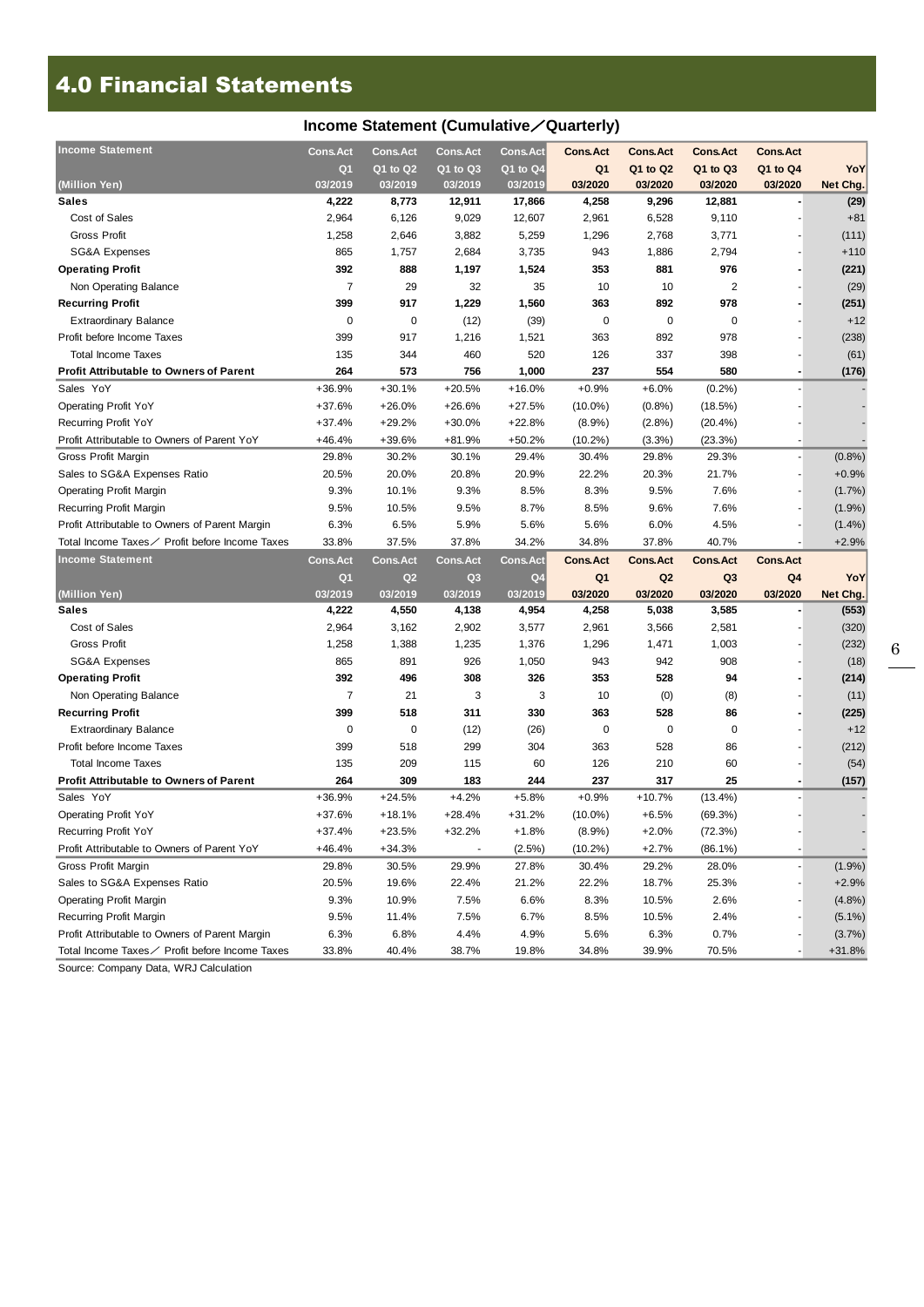### **Segmented Information (Cumulative**/**Quarterly)**

| <b>Segmented Information</b>   | <b>Cons.Act</b> | <b>Cons.Act</b> | <b>Cons.Act</b> | <b>Cons.Act</b> | <b>Cons.Act</b> | <b>Cons.Act</b> | <b>Cons.Act</b> | <b>Cons.Act</b> |                 |
|--------------------------------|-----------------|-----------------|-----------------|-----------------|-----------------|-----------------|-----------------|-----------------|-----------------|
|                                | Q <sub>1</sub>  | Q1 to Q2        | Q1 to Q3        | Q1 to Q4        | Q <sub>1</sub>  | Q1 to Q2        | Q1 to Q3        | Q1 to Q4        | YoY             |
| (Million Yen)                  | 03/2019         | 03/2019         | 03/2019         | 03/2019         | 03/2020         | 03/2020         | 03/2020         | 03/2020         | Net Chg.        |
| <b>JAPAN</b>                   | 2,748           | 5,736           | 8,492           | 11,996          | 2,558           | 6,246           | 8,775           |                 | $+283$          |
| <b>OVERSEAS</b>                | 824             | 1,728           | 2,473           | 3,061           | 1,025           | 1,676           | 2,254           |                 | (218)           |
| <b>NANSEI</b>                  | 650             | 1,308           | 1,945           | 2,808           | 673             | 1,373           | 1,851           |                 | (94)            |
| <b>Sales</b>                   | 4,222           | 8,773           | 12,911          | 17,866          | 4,258           | 9,296           | 12,881          |                 | (29)            |
| <b>JAPAN</b>                   | 229             | 526             | 756             | 981             | 163             | 645             | 748             |                 | (7)             |
| <b>OVERSEAS</b>                | 149             | 312             | 394             | 395             | 178             | 211             | 241             |                 | (153)           |
| <b>NANSEI</b>                  | 25              | 77              | 79              | 194             | 22              | 45              | 18              |                 | (61)            |
| <b>Segment profit</b>          | 403             | 915             | 1,230           | 1,572           | 364             | 902             | 1,008           |                 | (222)           |
| Elimination                    | (11)            | (27)            | (32)            | (47)            | (11)            | (20)            | (31)            |                 | $+0$            |
| <b>Operating Profit</b>        | 392             | 888             | 1,197           | 1,524           | 353             | 881             | 976             |                 | (221)           |
| <b>JAPAN</b>                   | 8.3%            | 9.2%            | 8.9%            | 8.2%            | 6.4%            | 10.3%           | 8.5%            |                 | (0.4% )         |
| <b>OVERSEAS</b>                | 18.1%           | 18.1%           | 16.0%           | 12.9%           | 17.4%           | 12.6%           | 10.7%           |                 | (5.3%)          |
| <b>NANSEI</b>                  | 3.9%            | 5.9%            | 4.1%            | 6.9%            | 3.3%            | 3.3%            | 1.0%            |                 | $(3.1\%)$       |
| Elimination                    | $(0.3\%)$       | (0.3%)          | $(0.3\%)$       | $(0.3\%)$       | $(0.3\%)$       | (0.2%)          | (0.2%)          |                 | $+0.0%$         |
| <b>Operating Profit Margin</b> | 9.3%            | 10.1%           | 9.3%            | 8.5%            | 8.3%            | 9.5%            | 7.6%            |                 | (1.7%           |
| <b>Segmented Information</b>   | Cons. Act       | <b>Cons.Act</b> | <b>Cons.Act</b> | <b>Cons.Act</b> | <b>Cons.Act</b> | <b>Cons.Act</b> | <b>Cons.Act</b> | <b>Cons.Act</b> |                 |
|                                | Q <sub>1</sub>  | Q2              | Q <sub>3</sub>  | Q <sub>4</sub>  | Q <sub>1</sub>  | Q2              | Q <sub>3</sub>  | Q <sub>4</sub>  | YoY             |
| (Million Yen)                  | 03/2019         | 03/2019         | 03/2019         | 03/2019         | 03/2020         | 03/2020         | 03/2020         | 03/2020         | Net Chg.        |
| <b>JAPAN</b>                   | 2,748           | 2,988           | 2,755           | 3,504           | 2,558           | 3,687           | 2,529           |                 | (226)           |
| <b>OVERSEAS</b>                | 824             | 904             | 745             | 587             | 1,025           | 650             | 578             |                 | (166)           |
| <b>NANSEI</b>                  | 650             | 657             | 637             | 862             | 673             | 699             | 477             |                 | (160)           |
| <b>Sales</b>                   | 4,222           | 4,550           | 4,138           | 4,954           | 4,258           | 5,038           | 3,585           |                 | (553)           |
| <b>JAPAN</b>                   | 229             | 297             | 229             | 225             | 163             | 482             | 102             |                 | (126)           |
| <b>OVERSEAS</b>                | 149             | 162             | 82              | $\mathbf 0$     | 178             | 32              | 30              |                 | (52)            |
| <b>NANSEI</b>                  |                 |                 |                 |                 |                 |                 |                 |                 | (29)            |
| Segment profit                 | 25              | 51              | $\overline{2}$  | 115             | 22              | 23              | (27)            |                 |                 |
|                                | 403             | 511             | 314             | 341             | 364             | 537             | 105             |                 |                 |
| Elimination                    | (11)            | (15)            | (5)             | (15)            | (11)            | (9)             | (10)            |                 | (208)<br>(5)    |
| <b>Operating Profit</b>        | 392             | 496             | 308             | 326             | 353             | 528             | 94              |                 |                 |
| <b>JAPAN</b>                   | 8.3%            | 9.9%            | 8.3%            | 6.4%            | 6.4%            | 13.1%           | 4.1%            |                 | (4.3%)          |
| <b>OVERSEAS</b>                | 18.1%           | 18.0%           | 11.1%           | 0.1%            | 17.4%           | 5.0%            | 5.2%            |                 | (5.9%)          |
| <b>NANSEI</b>                  | 3.9%            | 7.9%            | 0.3%            | 13.4%           | 3.3%            | 3.3%            | (5.7%)          |                 | $(6.0\%)$       |
| Elimination                    | $(0.3\%)$       | (0.3%)          | $(0.1\%)$       | (0.3%)          | (0.3% )         | (0.2%)          | (0.3%)          |                 | (214)<br>(0.2%) |

Source: Company Data, WRJ Calculation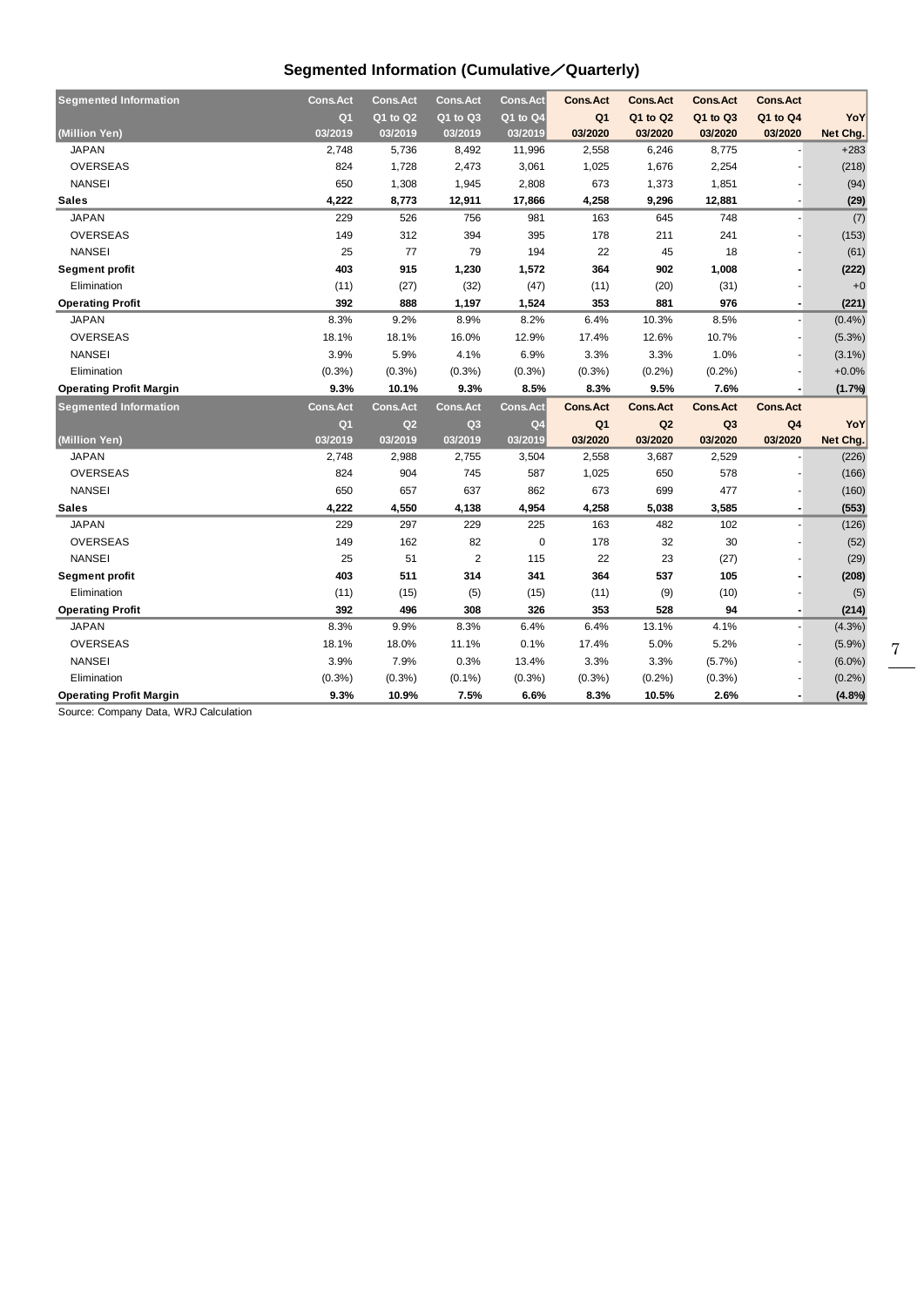#### **Balance Sheet (Quarterly)**

| <b>Balance Sheet</b>                      | <b>Cons.Act</b> | <b>Cons.Act</b> | <b>Cons.Act</b> | <b>Cons.Act</b> | <b>Cons.Act</b> | <b>Cons.Act</b> | <b>Cons.Act</b> | <b>Cons.Act</b> |          |
|-------------------------------------------|-----------------|-----------------|-----------------|-----------------|-----------------|-----------------|-----------------|-----------------|----------|
|                                           | Q <sub>1</sub>  | Q2              | Q <sub>3</sub>  | Q <sub>4</sub>  | Q <sub>1</sub>  | Q2              | Q <sub>3</sub>  | Q <sub>4</sub>  | YoY      |
| (Million Yen)                             | 03/2019         | 03/2019         | 03/2019         | 03/2019         | 03/2020         | 03/2020         | 03/2020         | 03/2020         | Net Chg. |
| Cash and Deposit                          | 3,291           | 3,208           | 3,291           | 2,936           | 3,177           | 3,355           | 4,168           |                 | $+876$   |
| <b>Accounts Receivables</b>               | 4,937           | 5,237           | 4,565           | 5,346           | 4,320           | 4,620           | 4,057           |                 | (508)    |
| Inventory                                 | 4,888           | 5,153           | 5,942           | 5,744           | 6,320           | 6,147           | 6,933           |                 | $+991$   |
| Other                                     | 369             | 353             | 489             | 417             | 318             | 264             | 479             |                 | (10)     |
| <b>Current Assets</b>                     | 13,486          | 13,953          | 14,289          | 14,444          | 14,137          | 14,387          | 15,638          |                 | $+1,349$ |
| <b>Tangible Assets</b>                    | 4,763           | 4,712           | 4,794           | 5,059           | 5,188           | 5,241           | 5,323           |                 | $+528$   |
| Intangible Assets                         | 369             | 355             | 340             | 373             | 383             | 375             | 380             |                 | $+39$    |
| Investments and Other Assets              | 743             | 770             | 722             | 737             | 718             | 718             | 758             |                 | $+36$    |
| <b>Fixed Assets</b>                       | 5,876           | 5,838           | 5,857           | 6,170           | 6,290           | 6,336           | 6,462           |                 | $+605$   |
| <b>Total Assets</b>                       | 19,362          | 19,791          | 20,146          | 20,614          | 20,427          | 20,723          | 22,100          |                 | $+1,954$ |
| <b>Accounts Payables</b>                  | 3,658           | 3,601           | 3,808           | 3,809           | 3,834           | 3,543           | 4,110           |                 | $+302$   |
| Short Term Debt                           | 4,049           | 3,918           | 4,124           | 4,453           | 4,453           | 4,480           | 4,327           |                 | $+203$   |
| Other                                     | 998             | 1,033           | 909             | 1,264           | 1,055           | 1,153           | 875             |                 | (33)     |
| <b>Current Liabilities</b>                | 8,706           | 8,553           | 8,841           | 9,527           | 9,344           | 9,176           | 9,314           |                 | $+472$   |
| Long Term Debt                            | 557             | 783             | 690             | 275             | 235             | 425             | 1,698           |                 | $+1,007$ |
| Other                                     | 529             | 532             | 534             | 523             | 526             | 528             | 539             |                 | $+5$     |
| <b>Fixed Liabilities</b>                  | 1,086           | 1,316           | 1,224           | 799             | 762             | 953             | 2,237           |                 | $+1,013$ |
| <b>Total Liabilities</b>                  | 9,792           | 9,869           | 10,066          | 10,327          | 10,106          | 10,130          | 11,551          |                 | $+1,485$ |
| <b>Shareholders' Equity</b>               | 9,420           | 9,743           | 9,927           | 10,175          | 10,192          | 10,519          | 10,425          |                 | $+498$   |
| Other                                     | 148             | 178             | 152             | 112             | 128             | 74              | 123             |                 | (29)     |
| <b>Net Assets</b>                         | 9,569           | 9,922           | 10,079          | 10,287          | 10,321          | 10,593          | 10,548          |                 | $+468$   |
| <b>Total Liabilities &amp; Net Assets</b> | 19,362          | 19,791          | 20,146          | 20,614          | 20,427          | 20,723          | 22,100          |                 | $+1,954$ |
| <b>Equity Capital</b>                     | 9,507           | 9,862           | 10,019          | 10,230          | 10,264          | 10,537          | 10,492          |                 | $+473$   |
| <b>Interest Bearing Debt</b>              | 4,606           | 4,701           | 4,814           | 4,728           | 4,688           | 4,905           | 6,026           |                 | $+1,211$ |
| Net Debt                                  | 1,314           | 1,493           | 1,523           | 1,792           | 1,511           | 1,550           | 1,857           |                 | $+334$   |
| <b>Equity Ratio</b>                       | 49.1%           | 49.8%           | 49.7%           | 49.6%           | 50.2%           | 50.8%           | 47.5%           |                 |          |
| Net Debt Equity Ratio                     | 13.8%           | 15.1%           | 15.2%           | 17.5%           | 14.7%           | 14.7%           | 17.7%           |                 |          |
| ROE (12 months)                           | 8.9%            | 9.5%            | 11.3%           | 10.2%           | 9.9%            | 9.6%            | 8.0%            |                 |          |
| ROA (12 months)                           | 8.0%            | 8.1%            | 8.0%            | 7.7%            | 7.7%            | 7.6%            | 6.2%            |                 |          |
| Days for Inventory Turnover               | 150             | 149             | 187             | 146             | 195             | 157             | 245             |                 |          |
| <b>Quick Ratio</b>                        | 95%             | 99%             | 89%             | 87%             | 80%             | 87%             | 88%             |                 |          |
| <b>Current Ratio</b>                      | 155%            | 163%            | 162%            | 152%            | 151%            | 157%            | 168%            |                 |          |

Source: Company Data, WRJ Calculation

#### **Cash Flow Statement (Cumulative)**

| <b>Cash Flow Statement</b>      | <b>Cons.Act</b> | <b>Cons.Act</b> | <b>Cons.Act</b> | <b>Cons.Act</b> | <b>Cons.Act</b> | <b>Cons.Act</b> | <b>Cons.Act</b>          | <b>Cons.Act</b> |          |
|---------------------------------|-----------------|-----------------|-----------------|-----------------|-----------------|-----------------|--------------------------|-----------------|----------|
|                                 | Q <sub>1</sub>  | Q1 to Q2        | Q1 to Q3        | Q1 to Q4        | Q <sub>1</sub>  | Q1 to Q2        | Q1 to Q3                 | Q1 to Q4        | YoY      |
| (Million Yen)                   | 03/2019         | 03/2019         | 03/2019         | 03/2019         | 03/2020         | 03/2020         | 03/2020                  | 03/2020         | Net Chg. |
| <b>Operating Cash Flow</b>      |                 | (49)            |                 | 127             |                 | 809             | $\overline{\phantom{a}}$ |                 |          |
| Investing Cash Flow             |                 | 63              |                 | (400)           |                 | (334)           |                          |                 |          |
| Operating CF and Investing CF   |                 | 14              | ٠               | (272)           | $\blacksquare$  | 474             | $\blacksquare$           |                 |          |
| Financing Cash Flow             |                 | (282)           |                 | (267)           |                 | (52)            |                          |                 |          |
| _ _<br>$\overline{\phantom{0}}$ |                 |                 |                 |                 |                 |                 |                          |                 |          |

Source: Company Data, WRJ Calculation